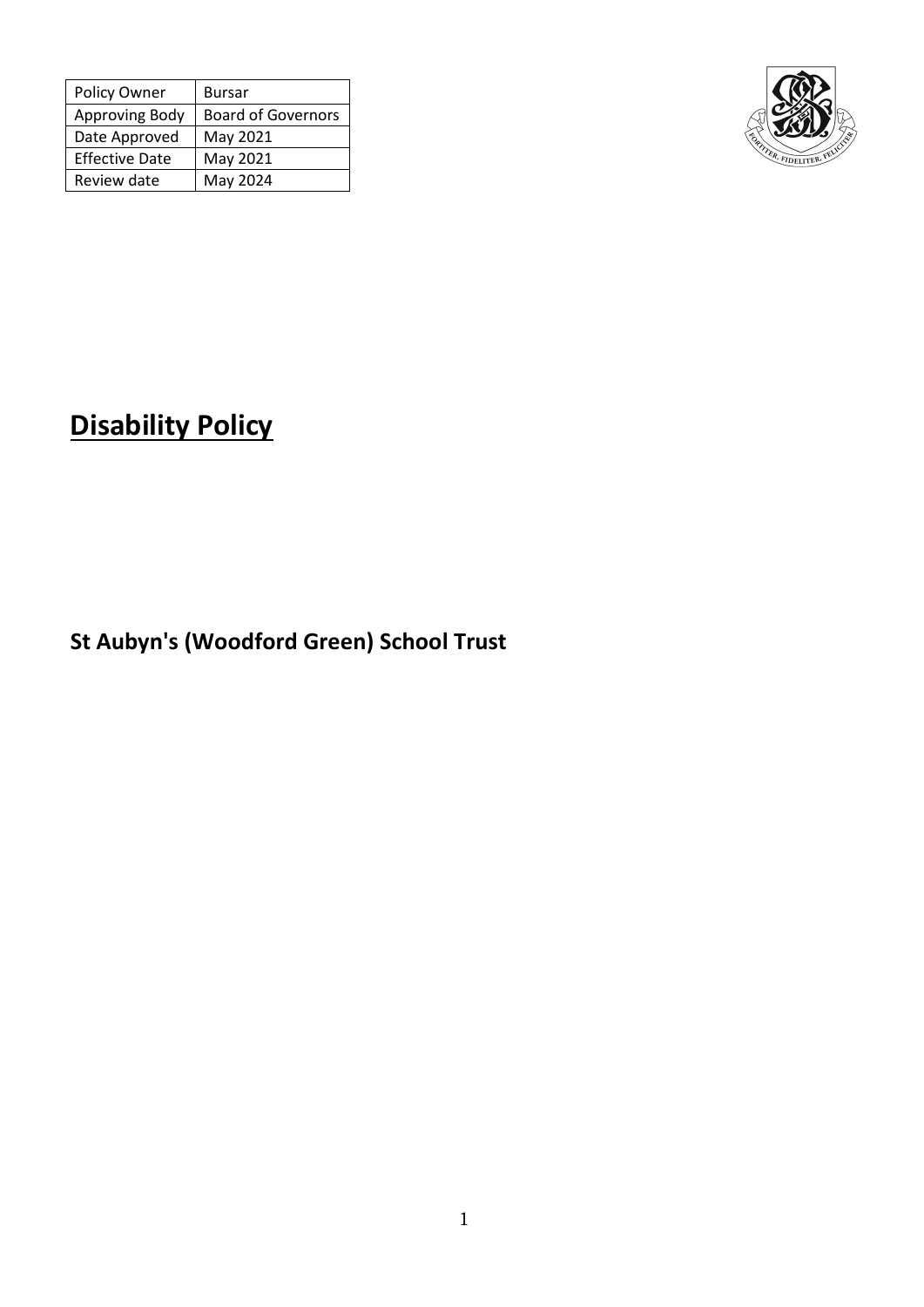# **Admissions**

Admission to the School is non-selective at age 3 or 4. After age 6 our admission is by assessment, formal or informal, based on performance in maths and English in particular. The School seeks to meet the needs of each individual child so that he/she may reach his/her potential.

The School asks parents to inform it of any matters which impact upon a child's teaching and learning, e.g. hearing loss, dyslexia etc. The School will seek to make adjustments in teaching, learning and assessment to meet individual needs as far as practicable and in line with the broad ethos of the School. The Head Teacher, Head of Additional Learning, Department Head and School Nurse are key people in this process.

# **Education**

Factors which impact upon the delivery of education include practical difficulties in relation to physical access, e.g. movement between rooms and access to specialist facilities such as the music room. There is also the wider issue of access to education in relation to such matters as dyslexia, sight or hearing problems etc. Class and subject teachers should make practical adjustments in so far as they are able, e.g. in relation to where a child sits in a class or providing a different form of worksheet. Support also may be provided by a learning support teacher and/or, in Early Years/Pre Prep and Middle School, through the use of Teaching Assistants. Further support may be provided by outside agencies, the cost of which must be borne by individual families. Health and Safety issues need to be considered in relation to any such provision, e.g. in the Science Lab.

The School will continue to review its provision in this area.

# **Welfare**

Policies in PSHE, Anti-Bullying and Equal Opportunities provide guidance for the welfare of all pupils. The School Nurse may have specific responsibility in individual cases, e.g. in the administration of medication. The member of staff with immediate pastoral responsibility (Class Teacher or Tutor) should monitor all aspects of welfare in the first instance and then look for further support as necessary.

# **Physical Layout of the School**

One of the obvious problems which the School has (in common with many other schools) is its layout, which covers a wide area and consists of many separate, and some historic, and listed buildings of two stories and without lifts, which have grown up since the School was founded. Another is the system, again common to many schools, of having fixed classrooms for each subject, based on the valid ground of having all the facilities for one subject in one place. This requires pupils to go from classroom to classroom, often up steps or stairs in buildings without lifts.

It is not hard to conclude that any pupil with impaired mobility is going to be put at a disadvantage by these problems, if not prohibited altogether from access to some or all of the educational and other facilities the School offers. Nor can these matters be remedied in any substantial way by reasonable adjustments short of making major alterations to physical features of the School at prohibitive costs. Even the fruition of long-term plans can only go some way to ameliorate the position.